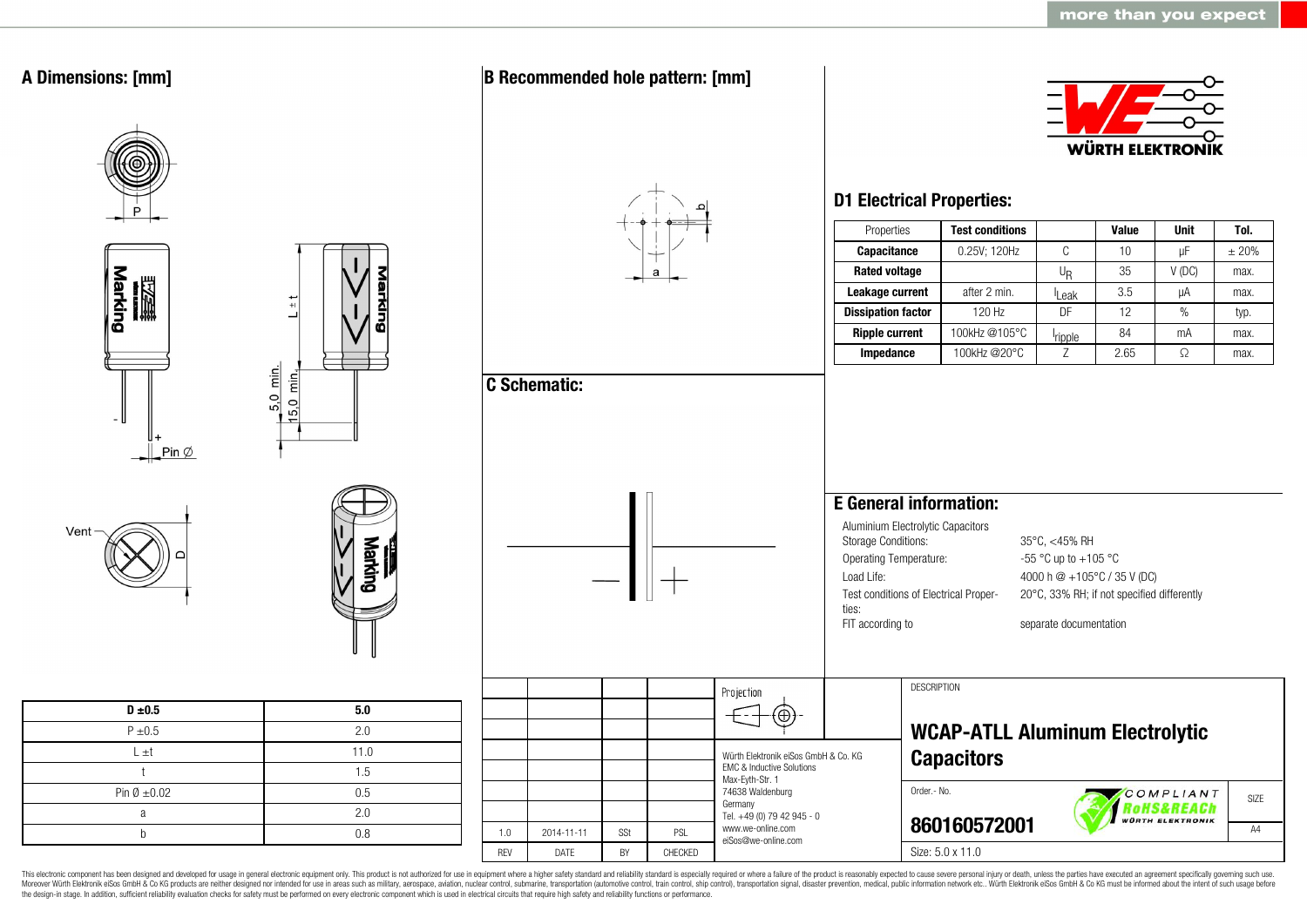

### **Component Marking:**

| <b>Print</b>         | <b>Description</b>                                      |  |  |
|----------------------|---------------------------------------------------------|--|--|
| $1st$ Line           | Capacitance value: 10 µF & Rated voltage: 35 V (DC)     |  |  |
| $2nd$ Line           | WCAP-ATLL & max. operating temperature $+105^{\circ}$ C |  |  |
| 3 <sup>rd</sup> Line | Datecode: YWW                                           |  |  |
| 4 <sup>th</sup> Line | VENT marking                                            |  |  |

### **D2 Multiplier for Ripple Current vs. Frequency:**

| C [µF]/ Frequency [Hz] | 120  | 400  | 1000 | 10000 | 100000 |
|------------------------|------|------|------|-------|--------|
| $C \leq 10$            | 0.47 | 0.59 | 0.85 | 0.97  | .00.   |
| $10 < C \le 100$       | 0.52 | 0.62 | 0.89 | 0.97  | .00.   |
| $100 < C \le 1000$     | 0.58 | 0.72 | 0.90 | 0.98  | .00.   |
| 1000 < C               | 0.63 | 0.78 | 0.91 | 0.98  | .00.   |

|            |             |           |         | Projection<br>$\bigoplus$                                                                       | <b>DESCRIPTION</b><br><b>WCAP-ATLL Aluminum Electrolytic</b>              |  |  |
|------------|-------------|-----------|---------|-------------------------------------------------------------------------------------------------|---------------------------------------------------------------------------|--|--|
|            |             |           |         | Würth Elektronik eiSos GmbH & Co. KG<br><b>EMC &amp; Inductive Solutions</b><br>Max-Eyth-Str. 1 | <b>Capacitors</b>                                                         |  |  |
|            |             |           |         | 74638 Waldenburg<br>Germany<br>Tel. +49 (0) 79 42 945 - 0                                       | Order .- No.<br>COMPLIANT<br>SIZE<br>oHS&REACh<br><b>WÜRTH ELEKTRONIK</b> |  |  |
| 1.0        | 2014-11-11  | SSt       | PSL     | www.we-online.com<br>eiSos@we-online.com                                                        | 860160572001<br>A4                                                        |  |  |
| <b>RFV</b> | <b>DATE</b> | <b>BY</b> | CHECKED |                                                                                                 | Size: 5.0 x 11.0                                                          |  |  |

This electronic component has been designed and developed for usage in general electronic equipment only. This product is not authorized for use in equipment where a higher safety standard and reliability standard is espec Moreover Würth Elektronik eiSos GmbH & Co KG products are neither designed nor intended for use in areas such as military, aerospace, aviation, nuclear control, submarine, transportation (automotive control), stain control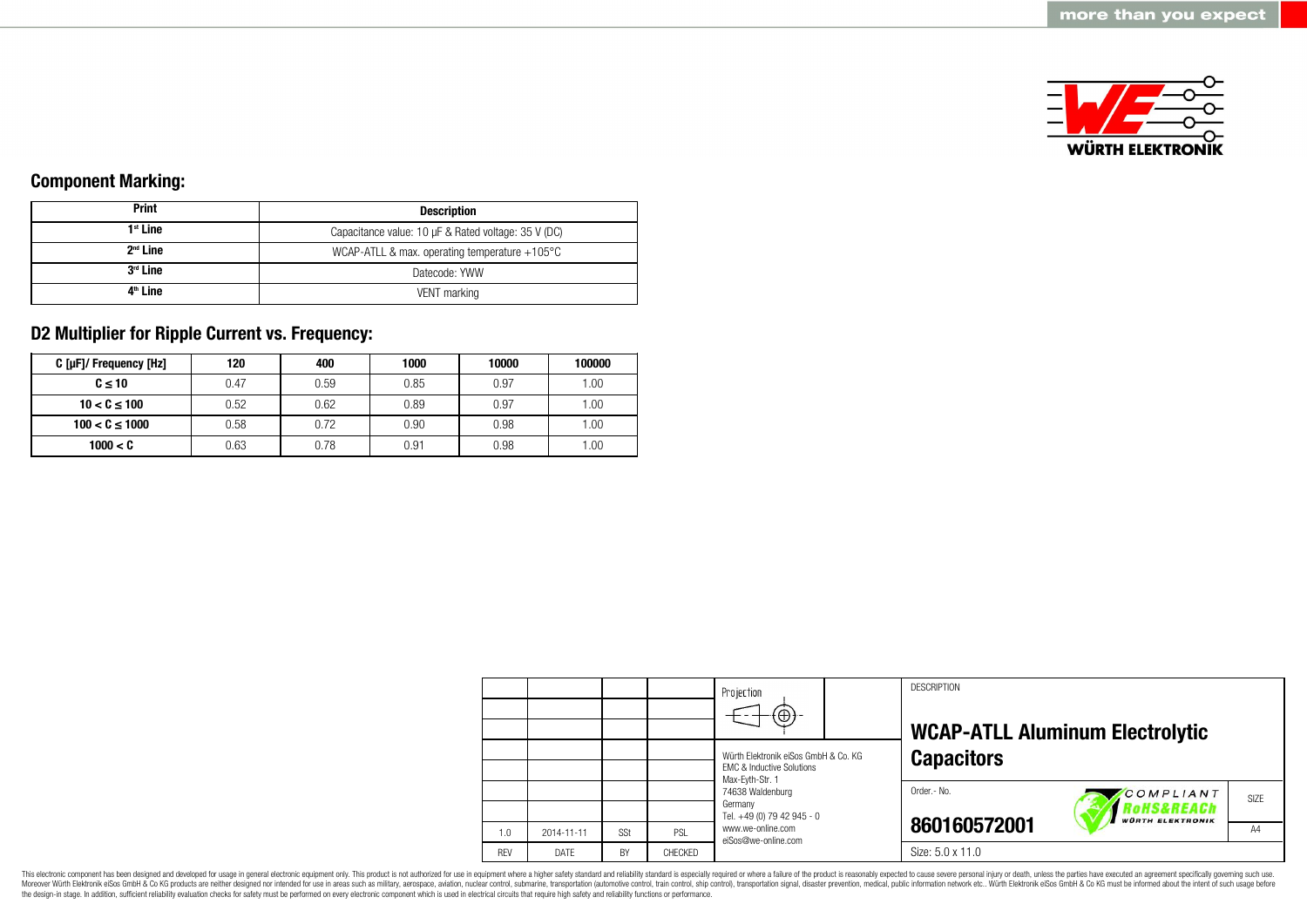### **H Soldering Specifications:**



# **H4: Classification Wave Soldering Profile: H5: Classification Wave Profile**



continuous black line - typical temperature procedure ------ interrupted blue line - min temperature procedure ------ interrupted red line - max temperature procedure

| <b>Profile Feature</b>                                                                                                                                                                          | <b>Pb-Free Assembly</b>                                             | <b>Sn-Pb Assembly</b>                                               |
|-------------------------------------------------------------------------------------------------------------------------------------------------------------------------------------------------|---------------------------------------------------------------------|---------------------------------------------------------------------|
| Preheat<br>- Temperature Min (T <sub>smin</sub> )<br>- Temperature Typical (T <sub>stypical</sub> )<br>- Temperature Max (T <sub>smax</sub> )<br>- Time $(t_s)$ from $(T_{smin}$ to $T_{smax})$ | $100^{\circ}$ C<br>$120^{\circ}$ C<br>$130^{\circ}$ C<br>70 seconds | $100^{\circ}$ C<br>$120^{\circ}$ C<br>$130^{\circ}$ C<br>70 seconds |
| $\triangle$ preheat to max Temperature                                                                                                                                                          | $150^{\circ}$ C max.                                                | $150^{\circ}$ C max.                                                |
| Peak temperature $(T_n)$                                                                                                                                                                        | $250^{\circ}$ C - 260 $^{\circ}$ C                                  | $235^{\circ}$ C - 260 $^{\circ}$ C                                  |
| Time of actual peak temperature $(t_n)$                                                                                                                                                         | max. 10 seconds<br>max. 5 second each wave                          | max. 10 seconds<br>max. 5 second each wave                          |
| Ramp-down rate<br>- Min<br>- Typical<br>- Max                                                                                                                                                   | $\sim$ 2 K/s<br>$\sim$ 3.5 K/s<br>$\sim$ 5 K/s                      | $\sim$ 2 K/s<br>$\sim$ 3.5 K/s<br>$~5$ K/s                          |
| Time $25^{\circ}$ C to $25^{\circ}$ C                                                                                                                                                           | 4 minutes                                                           | 4 minutes                                                           |

refer to EN 61760-1:2006

|            |            |           |         | Projection                                                                   |  | <b>DESCRIPTION</b>                      |                                        |      |
|------------|------------|-----------|---------|------------------------------------------------------------------------------|--|-----------------------------------------|----------------------------------------|------|
|            |            |           |         | $\Theta$                                                                     |  |                                         | <b>WCAP-ATLL Aluminum Electrolytic</b> |      |
|            |            |           |         | Würth Elektronik eiSos GmbH & Co. KG<br><b>EMC &amp; Inductive Solutions</b> |  | <b>Capacitors</b>                       |                                        |      |
|            |            |           |         | Max-Eyth-Str. 1<br>74638 Waldenburg<br>Germany                               |  | Order.- No.                             | COMPLIANT<br>?oHS&REACh                | SIZE |
| 1.0        | 2014-11-11 | SSt       | PSL     | Tel. +49 (0) 79 42 945 - 0<br>www.we-online.com<br>eiSos@we-online.com       |  | <b>WÜRTH ELEKTRONIK</b><br>860160572001 |                                        | A4   |
| <b>RFV</b> | DATE       | <b>BY</b> | CHECKED |                                                                              |  | Size: 5.0 x 11.0                        |                                        |      |

This electronic component has been designed and developed for usage in general electronic equipment only. This product is not authorized for use in equipment where a higher safety standard and reliability standard and reli Moreover Würth Elektronik eiSos GmbH & Co KG products are neither designed nor intended for use in areas such as military, aerospace, aviation, nuclear control, submarine, transportation (automotive control), stain control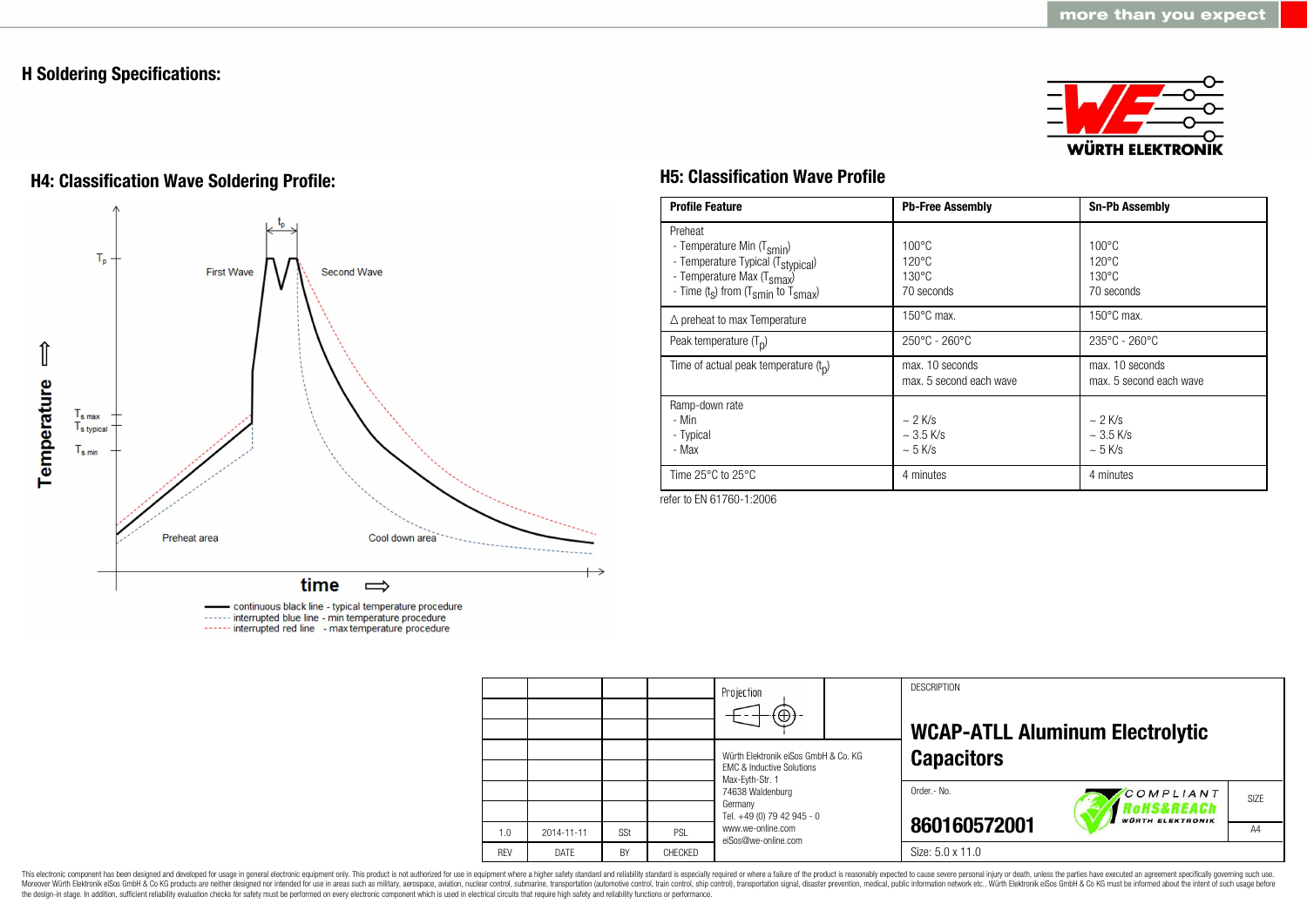### **I Cautions and Warnings:**

### **The following conditions apply to all goods within the product series of WCAP-ATLL of Würth Elektronik eiSos GmbH & Co. KG:**

### **1.1 Polarity**

An Aluminum Electrolytic Capacitor has a polarity. In operation this polarity needs to be considered and adhered. Reverse voltage can damage or destroy an Aluminum Electrolytic Capacitor. This can finally lead to a malfunction. If the polarity in a circuit will be switched or possibly can be reversed, the usage of a non-polar capacitor shall be applied. The polarity of an Aluminum Electrolytic Capacitor is for THT radial types marked like following.

The terminal with shorter lead wire marks the negative terminal. On the sleeve the negative terminal is marked with a color band and thereon are minus signs given. For further details see technical drawing on A1 dimensions in this datasheet.

### **1.2 Overvoltage**

Avoid any overvoltage and do not apply a continuous overvoltage. If an overvoltage is applied to the capacitor, the leakage current can increase drastically. The applied working voltage is not allowed to exceed the rated working voltage of the specific capacitor.

#### **1.3 Operating Temperature**

The capacitor shall not be operated above the operating temperature, which is stated within this datasheet of the specific capacitor. The achievable lifetime of the capacitor is correlating to the applied temperature. In order to achieve the maximum lifetime, the capacitor should be operated by the lowest possible temperature conditions within the application.

#### **1.4 Ripple Current**

The applied ripple current shall not exceed the specified maximum ripple current of the capacitor.

If a higher ripple current is applied as permitted, it can cause excessive heat generation and higher temperature inside the capacitor. This happens due to pole change effects, if ripple current is applied to the capacitor. This can result in damage or lifetime shortage of the capacitor and may cause deterioration.

Electrolytic capacitors are regularly not designed for usage in AC applications and ripple current is applied / based due to parasitic effects on DC signal.

Please see electrical specification within this datasheet for maximum allowed ripple current.

#### **1.5 Charge and Discharge**

Frequent and quick charge / discharge cycles may generate heat inside the capacitor. In worst case this can cause a decrease of capacitance, an increase of leakage current or breakdown.

Applications with rapid charge and discharge cycles should be avoided. For assistance with your application please consult our technical support.

#### **1.6 Vent**

On most Aluminum Electrolytic Types types, a predetermined breaking point is given on the top of the component, which is the so called vent. The vent is there to assure a possible pressure relief and to avoid that the capacitor can explode due to internal pressure, which can occur by applying reverse voltage or a too high ripple current.

A space of at least 3mm above the vent is recommended, in order to assure the full function of the vent. If less space is present the vent maybe cannot operate correctly / completely.

### **1.7 Sleeve**

The sleeve material consists of PVC (polyvinyl-chloride). If excessive heat is applied to the sleeve (e.g. soldering process, etc.) the sleeve may crack or deform.

If the capacitor will be exposed to xylene, toluene or likewise and will be afterwards heated, the sleeve may crack or deform.

The sleeve does not assure any electrical insulation. It is to avoid to use / place the product on a spot where electrical insulation is needed. To assure electrical insulation, especially to the case of capacitor, further actions need to be taken.

#### **1.8 Storage Conditions**

The storage conditions for a capacitor are recommended to be 5 °C up to 35 °C and less than 75 % rel. humidity.

Do not expose the capacitor to environments with hazardous gas, ozone, ultraviolet rays or any kind of radiation. Avoid any contact of the capacitor with direct sunshine, saltwater, spray of water or types of oil during storage..

If a capacitor is stored for a long time without applying voltage or storage conditions of 35 °C or above and more than 75 % relative humidity, the leakage current may increase.

The leakage current will return to normal level when applying the rated voltage to the capacitor before use. If the capacitor was stored for more than 6 months, it is recommended to apply DC working voltage to the capacitor for 30 minutes through a 1 kΩ protective series resistor. All products shall be used before the end of the period of 12 months based on the product date code, if not a 100 % solderability cannot be guaranteed. The capacitance tolerance as specified within the datasheet is only valid on the date of delivery.

#### **1.9 Wave Soldering**

The detailed soldering instruction is given within Soldering Specification in this datasheet.

During wave soldering only the pins / terminals should have contact with hot solder bath / wave. Assure that no direct contact of capacitor body with hot solder bath / wave or any other component will happen. Soldering must be done from the opposite PCB side where capacitor body is placed.

|            |             |     |         | Projection<br>$\bigoplus$                                                                       |  | <b>DESCRIPTION</b><br><b>WCAP-ATLL Aluminum Electrolytic</b> |                                                    |    |
|------------|-------------|-----|---------|-------------------------------------------------------------------------------------------------|--|--------------------------------------------------------------|----------------------------------------------------|----|
|            |             |     |         | Würth Elektronik eiSos GmbH & Co. KG<br><b>EMC &amp; Inductive Solutions</b><br>Max-Eyth-Str. 1 |  | <b>Capacitors</b>                                            |                                                    |    |
|            |             |     |         | 74638 Waldenburg<br>Germany<br>Tel. +49 (0) 79 42 945 - 0                                       |  | Order.- No.                                                  | COMPLIANT<br>RoHS&REACh<br><b>WÜRTH ELEKTRONIK</b> |    |
| 1.0        | 2014-11-11  | SSt | PSL     | www.we-online.com                                                                               |  | 860160572001                                                 |                                                    | A4 |
| <b>RFV</b> | <b>DATF</b> | BY  | CHECKED | eiSos@we-online.com                                                                             |  | Size: 5.0 x 11.0                                             |                                                    |    |

This electronic component has been designed and developed for usage in general electronic equipment only. This product is not authorized for use in equipment where a higher safety standard and reliability standard is espec Moreover Würth Elektronik eiSos GmbH & Co KG products are neither designed nor intended for use in areas such as military, aerospace, aviation, nuclear control, submarine, transportation (automotive control), tain control) the design-in stage. In addition, sufficient reliability evaluation checks for safety must be performed on every electronic component which is used in electrical circuits that require high safety and reliability functions

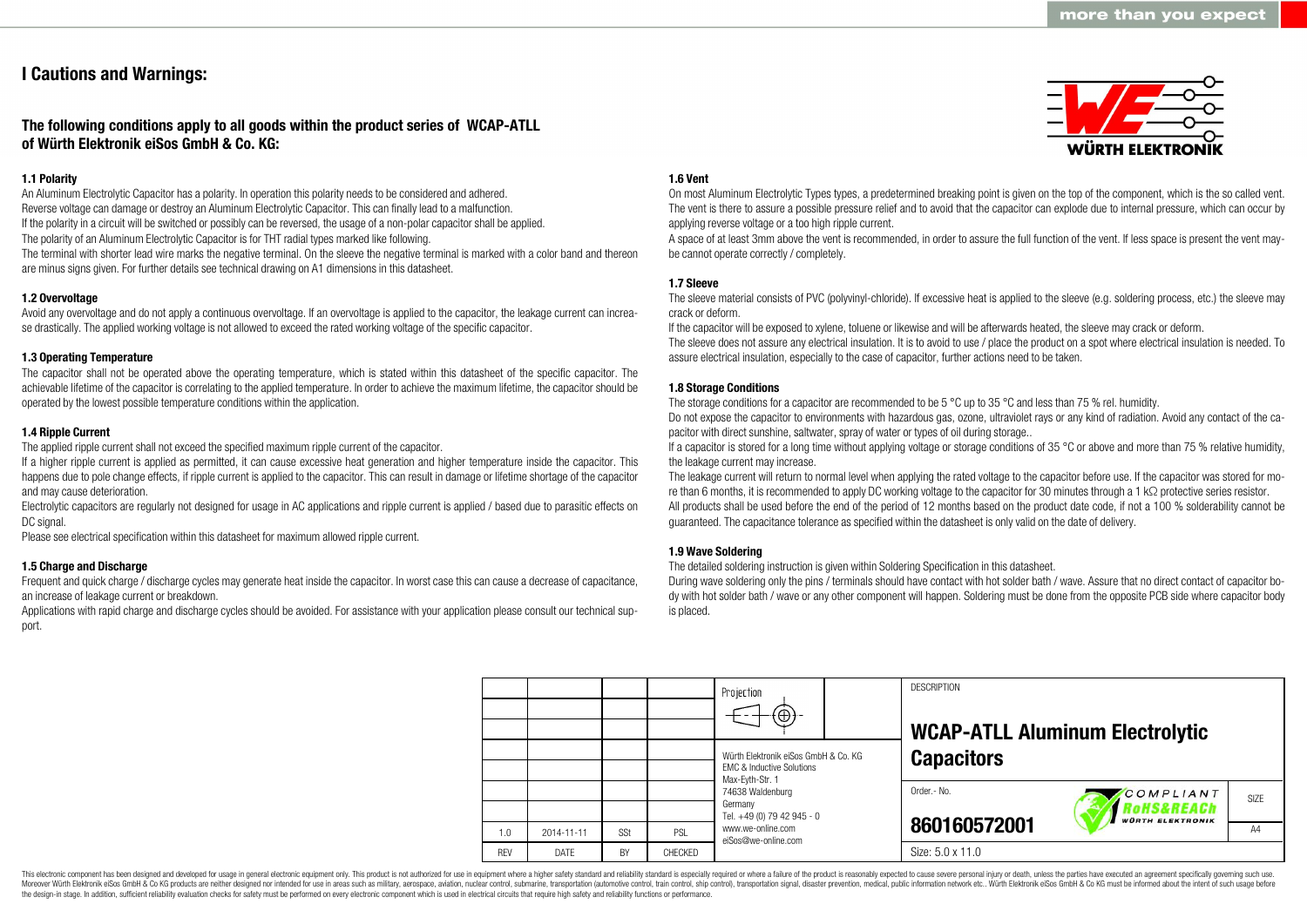## **I Cautions and Warnings (2):**

**The following conditions apply to all goods within the product series of WCAP-ATLL of Würth Elektronik eiSos GmbH & Co. KG:**

#### **1.10 Hand Soldering**

Take care that the tip of solder iron will only contact pins or leadframe of the capacitor to avoid any possible damage of the capacitor.

#### **1.11 Cleaning**

Do not wash the assembled capacitors with the following cleaning agents:

- •petroleum system solvents: may cause degeneration of the rubber seal material
- •alkali system solvents: may cause corrosion and dissolve of the aluminum case
- •halogenated solvents: may cause corrosion and failure of the capacitor
- •acetone: component marking may be erased
- •xylene: may cause deterioration of the rubber seal material
- Verify the following points when washing is are applied to capacitors:
- •Please monitor conductivity, ph-value, specific gravity and the water content of cleaning agents. Contamination adversely affects these characteristics.
- •Be sure to not expose the capacitors under solvent rich conditions or keep capacitors inside a closed container. In addition, please dry the solvents on the PCB and the capacitor sufficiently with an air knife (temperature should be less than the maximum rated category temperature of the capacitor) for 10 minutes.
- •Capacitors can be characteristically and catastrophically damaged by halogen ions, particularly by chlorine ions. The degree of the damage mainly depends upon the characteristics of the electrolyte and rubber seal material. When halogen ions come into contact with the inside of the capacitors, the foil may corrode, when a voltage is applied. This corrosion causes an extremely high leakage current, which results in venting and an open circuit defect.

All other cleaning processes and cleaning agents are not approved by Würth Elektronik eiSos. All cleaning methods need to be tested and validated by the customer.

#### **1.12 Adhesives and Coating Materials**

The usage of any adhesive or coating material, which is containing halogenated solvents, is not allowed. Before applying adhesives or coating materials, make sure that the following points are fulfilled:

- •Take care that the surface and capacitor is dry and clean before applying adhesive or coating, to avoid any contamination with flux residues or cleaning solvents.
- •Assure that no flux residue or spot is left between the rubber seal material of the capacitor and the PCB.
- •Do not fully cover the entire rubber seal surface with adhesive, coating or molding materials. Otherwise the covering of the full rubber seal surface may restrain the natural diffusion of hydrogen gas. Block maximum 80% of the sealed section of a capacitor.
- •If the used adhesive, coating or molding material is containing halogen ions in a large amount, the halogen ions can diffuse and creep into



the capacitor and can damage the capacitor. Both above explained circumstances can result in serious failures.

- •Follow the specified heating and curing instructions given by supplier of the used adhesive or coating material. Avoid excessive pressure or heat on the capacitor by applying coating or adhesive.
- •Take care that hardening of adhesive, coating material was correctly done, so that no solvents do remain.
- •Be aware, that used solvents within adhesive and coating materials can damage the sleeve of the capacitor and can result in changes of the appearance of the sleeve (color, shine and marking).

#### **1.13 Mechanical Stress on lead wire and terminal**

Do not stress the capacitor with the following actions:

- •Applying any excessive force to the lead wire or terminal.
- •Move or turn the capacitor after soldering to the PCB.
- •Bending pins after soldering.
- •Carrying the PCB by picking / holding the board via a capacitor.

#### **1.14 Operation and Usage of the Capacitor**

In operation and usage take care about the following points.

Do not use the capacitor within the following environmental conditions:

- •Environment with high mechanical stress / shocks or vibration (please see this specific datasheet for permitted limits).
- •Environment with high amount of damp condensation, water or types of oil.
- •Direct sunlight, ozone, any kind of radiation or ultraviolet rays.
- •Toxic gases (e.g. ammonium, chlorine and compounds, bromine and compounds, hydrogen sulfide, sulfuric acid).
- User should never touch the terminals of the capacitor directly.

Avoid short circuit between terminals with any kind of conductive material (e.g. metal, fluid, acid, alkaline solution).

#### **1.15 Maintenance**

For industrial applications it is recommended to perform periodic inspections. Power supplies shall be turned off before inspection to discharge the capacitor. Check the following points in case of an inspection:

- •Visual inspection of the capacitor to see, if the vent operated for pressure relief and if any leakage of electrolyte has taken place.
- •Measurement of electrical characteristics of the capacitor (according to datasheet, especially leakage current, capacitance and dissipation factor).

In case of deviation or failure according to the specified characteristics, take care to start appropriate actions (e.g. replacement of capacitor).

**DESCRIPTION** Projection **WCAP-ATLL Aluminum Electrolytic** Würth Elektronik eiSos GmbH & Co. KG **Capacitors** EMC & Inductive Solutions Max-Eyth-Str. 1 74638 Waldenburg Order.- No. COMPLIANT SIZE Germany **RoHS&REACh** Tel. +49 (0) 79 42 945 - 0 **VÜRTH ELEKTRONIK 860160572001** www.we-online.com A<sub>4</sub> 1.0 2014-11-11 S<sub>St</sub> PSL eiSos@we-online.com Size: 5.0 x 11.0 REV DATE BY CHECKED

This electronic component has been designed and developed for usage in general electronic equipment only. This product is not authorized for use in equipment where a higher safety standard and reliability standard and reli Moreover Würth Elektronik eiSos GmbH & Co KG products are neither designed nor intended for use in areas such as military, aerospace, aviation, nuclear control, submarine, transportation (automotive control), tain control) the design-in stage. In addition, sufficient reliability evaluation checks for safety must be performed on every electronic component which is used in electrical circuits that require high safety and reliability functions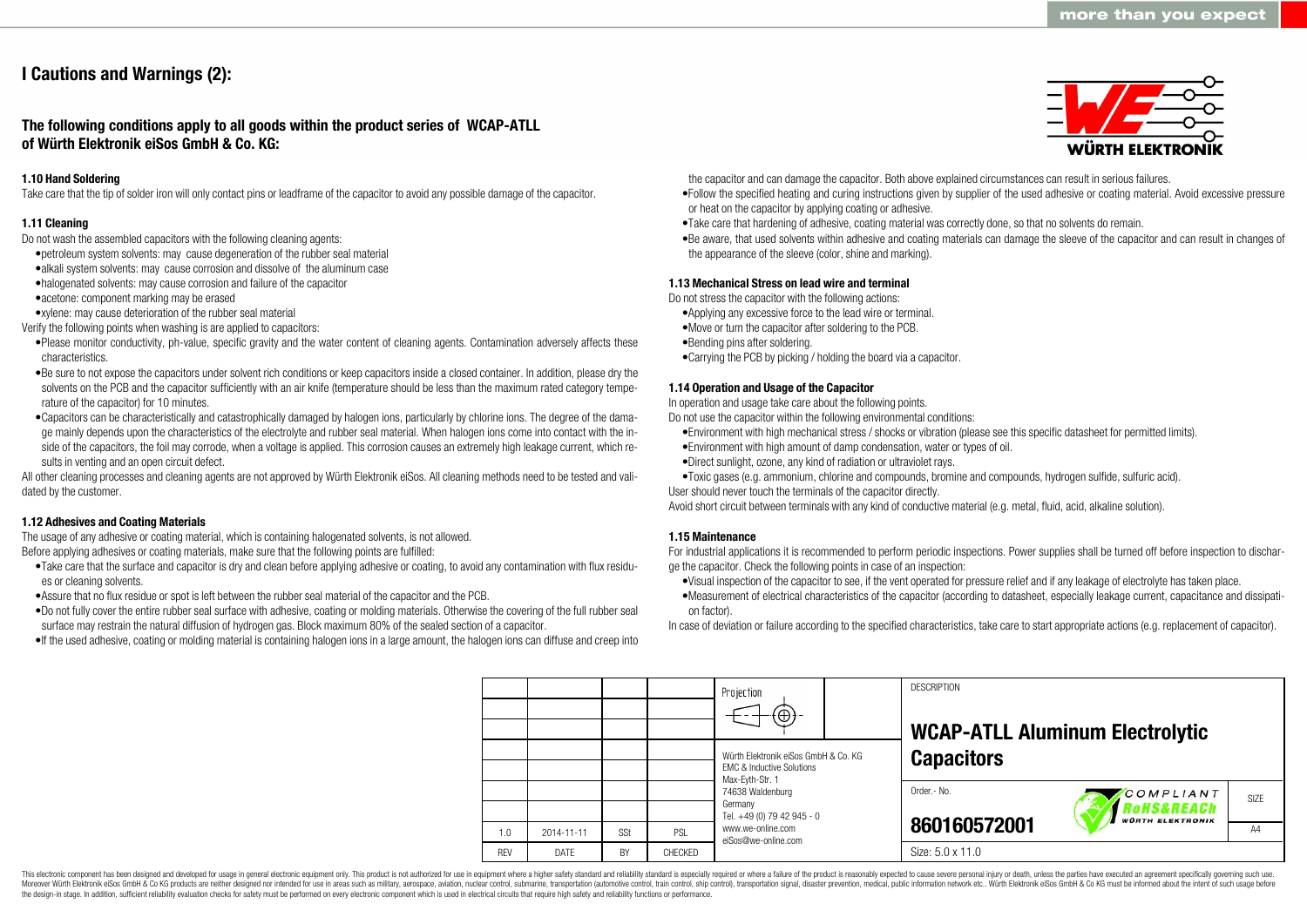### **I Cautions and Warnings (3):**

### **The following conditions apply to all goods within the product series of WCAP-ATLL of Würth Elektronik eiSos GmbH & Co. KG:**

#### **1.16 Emergency Case**

In case of excessive pressure within the capacitor the vent may operate and release this pressure. In case of vent operation gas becomes visible, when the component is in operation. If so, directly turn off the application and disconnect it from the power source. If the application will not be turned off, a possible short circuit of capacitor or a short circuit due to bridging of liquefied gas can possibly damage the circuit and in worst case the application may be dramatically damaged.

Do not stay or position body or face above or in direction of the vent, because in the event of any vent operation, the releasing gas temperature may have over 100 °C.

In case of contact with the electrolyte on skin, wash the skin immediately with soap and water. If the eyes will get in contact with the releasing gas, immediately wash the eyes with water. Whether the gas was inhaled, directly use gargle.

### **1.17 Disposal**

Please contact your local responsible or organization for proper disposal of capacitor.

Also take care to be compliant in order to your local governmental law and restrictions. In case incineration, it should be done with more than 800 °C. Lower temperatures at incineration can result in toxic gases (e.g. chlorine). To avoid any explosion of capacitor, punch holes into the can or crush the capacitor before incineration.



|            |                  |     |                | Projection<br>$\Theta$                                                                          | <b>DESCRIPTION</b><br><b>WCAP-ATLL Aluminum Electrolytic</b>                          |  |  |
|------------|------------------|-----|----------------|-------------------------------------------------------------------------------------------------|---------------------------------------------------------------------------------------|--|--|
|            |                  |     |                | Würth Elektronik eiSos GmbH & Co. KG<br><b>EMC &amp; Inductive Solutions</b><br>Max-Eyth-Str. 1 | <b>Capacitors</b>                                                                     |  |  |
|            |                  |     |                | 74638 Waldenburg<br>Germany<br>Tel. +49 (0) 79 42 945 - 0                                       | Order.- No.<br>COMPLIANT<br>SI <sub>7</sub> F<br>oHS&REACh<br><b>WÜRTH ELEKTRONIK</b> |  |  |
| 1.0        | $2014 - 11 - 11$ | SSt | PSL            | www.we-online.com<br>eiSos@we-online.com                                                        | 860160572001<br>A4                                                                    |  |  |
| <b>REV</b> | DATE             | BY  | <b>CHFCKFD</b> |                                                                                                 | Size: 5.0 x 11.0                                                                      |  |  |

This electronic component has been designed and developed for usage in general electronic equipment only. This product is not authorized for use in equipment where a higher safety standard and reliability standard is espec Moreover Würth Elektronik eiSos GmbH & Co KG products are neither designed nor intended for use in areas such as military, aerospace, aviation, nuclear control, submarine, transportation (automotive control, ship control), the design-in stage. In addition, sufficient reliability evaluation checks for safety must be performed on every electronic component which is used in electrical circuits that require high safety and reliability functions